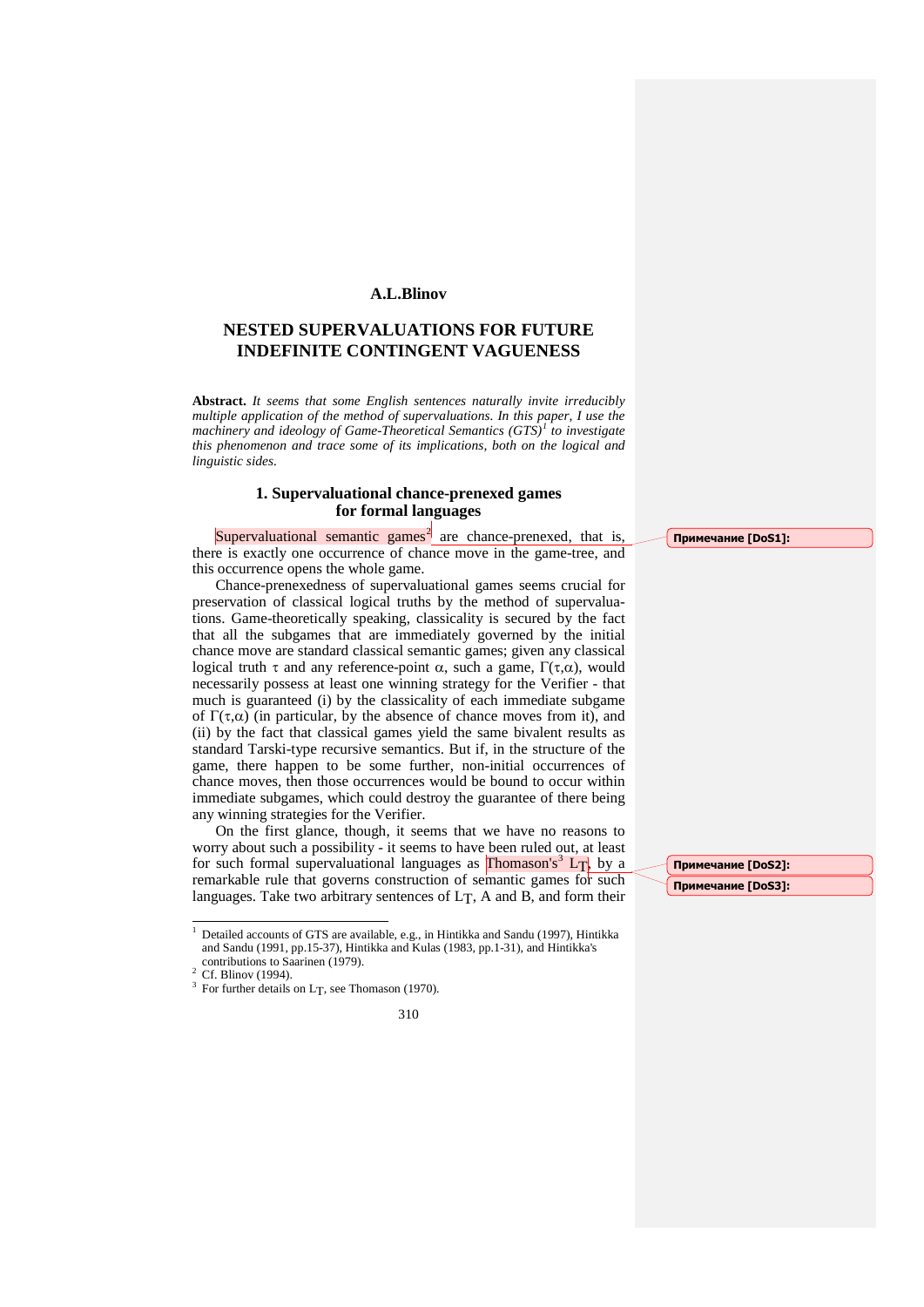disjunction,  $A \vee B$ . To construct the supervaluational semantic game for A  $\vee$  B, relative to a reference-point  $\alpha$ , on the basis of games for A and B, one should proceed in a very special way: one should, first, remove the initial chance moves from both  $Γ(A; α)$  and  $Γ(B; α)$ ; second, for any history  $h \in H_{\alpha}$ , construct the classical  $\Gamma \vee$  subgame Γ(A  $\vee$  B;  $\alpha$ , *h*) on the basis of two classical subgames Γ(A; α, *h*) and Γ(A; α, *h*); third, re-attach the initial chance move to the family of newly constructed classical subgames of the form  $\Gamma(A \vee B;$ α,*h*). One should, so to say, first, uncork the semantic bottles of Γ(A; α) and  $\Gamma(B; \alpha)$ , second, mix their contents in the disjunctional way, and then re-cork the new bigger bottle of the family of  $\Gamma$ (A  $\vee$  B; α,*h*) by the chance-move cork again. For the sake of a technical label, I will dub this procedure the *Uncork-Re-Cork Rule* of construction of supervaluational semantic games.

Thus, it is exactly the Uncork-Re-Cork Rule that secures the uniqueness and initiality of the chance move in supervaluational games, that is, their *chance-prenexedness*. In the absence of such special construction rule, we would proceed in a way that is usual for standard, non-supervaluational languages, namely, we would take  $Γ(A; α)$  and  $Γ$ (B;  $α$ ) and merge them into one new semantic game by simply hooking the game-trees of both  $\Gamma(A; \alpha)$  and  $\Gamma(B; \alpha)$  on to the two respective nodes of the initial disjunction move. Of course, the resulting game, Γ∗(A ∨ B; α), would *not* be chance-prenexed. There would be *two* occurrences of chance moves in it: one in the subgame  $\Gamma(A; \alpha)$ , another, in the subgame Γ(B; α). Both would be *non-initial*. The initial move would be disjunctional, that is, played by the Verifier.

Suppose now that B is  $-A$ . There is no guarantee whatsoever that the Verifier has a winning strategy in  $\Gamma^*(A \vee \neg A; \alpha)$ . In fact, it is easy to see that in a case when both A and  $\neg$  A are (super)truth-value gaps at  $\alpha$ , the Verifier has no winning strategies in  $\Gamma^*\tilde{A} \vee \neg A$ ;  $\alpha$ ). Thus, there is no preservation of classical logical truths by supervaluational games without the Uncork-Re-Cork Construction Rule.

#### **2. Formal language LT: Game rule for chance moves**

A construction of a semantic game for a formal-language sentence is determined by the totality of game rules for that language.

For example, if a sentence S has the form  $S_1 \& S_2$ , the construction of Γ(S) begins with an application of (G.&), the game rule for &:

(G.&) Falsifier chooses  $F_i$  (i = 1 or 2). Then the game is continued with If the game has reached a sentence of the form  $F_1 \& F_2$ , then the respect to the chosen conjunct Fi.

311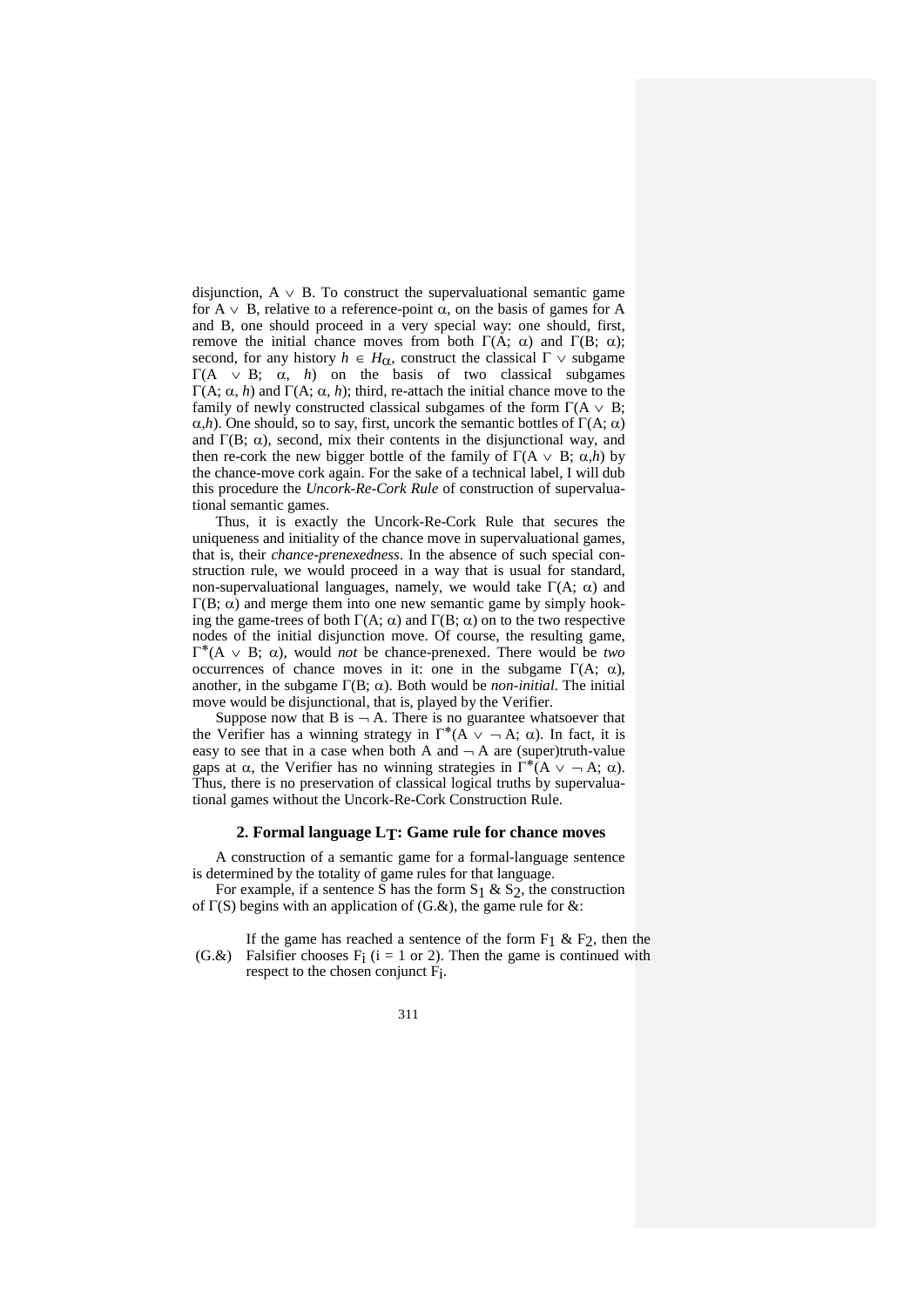One striking dissimilarity of the chance-move game rule, as compared with  $(G.\&)$  and its like, is that information about the form of the input sentence which has been the crucial part of the application conditions for the latter rule is just irrelevant for the former: the form can be any. But if it is not the form of the input sentence that triggers the application of the chance-move rule, then what does? It seems that at this stage one can come up with two different answers:

*Answer 1*: *Rigid position approach.* The two crucial facts about chance moves in semantic games for  $LT$  are that, for any sentence S in LT, (i) there is exactly one chance move in the semantic game  $Γ(S)$ ; (ii) the unique chance move is positionally rigid – it always opens the game. That much is pre-determined by the standard interpretation of supervaluations for LT, which, in turn, results from our intention to maintain the classicality of the logic of LT. Thus, the application of the chance-move rule for  $LT$  should be triggered by (i) and (ii). That is, the application conditions of the chance-move game rule should be something like this: 'A semantic game for a sentence S that is to be evaluated on its own right (not as a subformula of some other sentence) always contains exactly one chance move, and that chance move always opens the game<sup>'[4](#page-2-0)</sup>.

*Answer 2: Reference point approach.* The method of supervaluations is inherently connected with evaluation of sentences at *incomplete* models. The main function of supervaluational chance moves consists in resolving the incompleteness of the model which constitutes the input reference point for the sentence under evaluation. Correspondingly, the application of the chance-move rule should be triggered by the nature of the input reference-point: 'Whenever the input referencepoint is an incomplete model *m*, the Chance should resolve the whole of the relevant incompleteness by choosing one of the complete (or, more generally, less incomplete) models that participate in *m*.' Since, as far as L<sub>T</sub> is concerned, the only incomplete models that can be input reference-points are times, we can be even more specific: 'Whenever the input reference-point is a time α, the Chance should resolve the incompleteness of  $\alpha$ , as instantiated by H<sub>α</sub>, by choosing a history from H<sub>α</sub>.'

Note that even though the Answers 1 and 2 use two different methods of determining the application conditions of the chance-move rule, still when applied to such a language as LT, the results of the two methods coincide, namely, both determine that in a semantic game for a sentence of LT there should be exactly one chance move, and it should open the game.

#### 312

<span id="page-2-0"></span><sup>4</sup> Cf. the statement of the game rule (G.*Init*) in Blinov (1994, p.323).  $\ddot{}$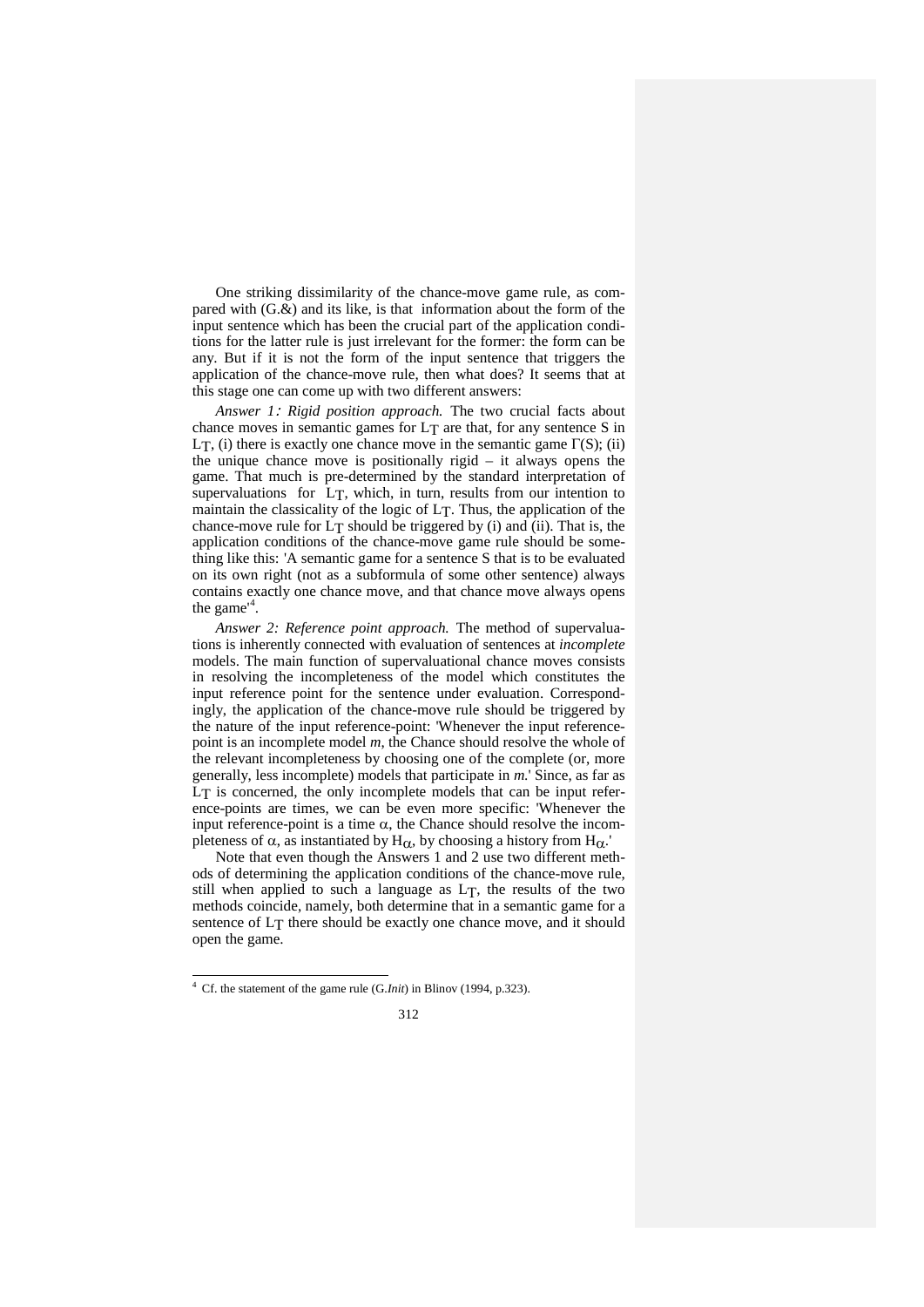#### **3. Natural languages: Game rules and ordering principles**

The process of constructing the semantic game associated with a natural-language sentence S is governed by (i) game rules; (ii) ordering principles. Roughly speaking, the role of game rules in the game construction is to assign game moves to various lexical items occurring in S, while the role of ordering principles is to determine the order of application of game rules.

Summing up, the game rules for natural languages are *lexicalist* in that their application is triggered by a *lexical item* occurring in the sentence at issue, while the order of application of various rules is governed by the ordering principles.

Need the chance-move rule for a natural language be an exception to the general lexicalist approach to game-rules formation? Need, that is, its application conditions for a language like English remain insensitive to the lexical composition of the sentence at issue? I believe they need not. It is, I think, a *prima facie* plausible conjecture that if we assess an English sentence as calling for the method of supervaluations, then, more often than not, we are able to locate the lexical source of the call.

It is, most graphically, the case with vagueness as treated supervaluationally: vague predicates and names are represented, in a sentence, by so many occurrences of the corresponding words. Another lexicalist-friendly example is future contingents. Their natural English marker is the lexical item 'will'<sup>[5](#page-3-0)</sup>. Here is the questionnaire format for a supervaluational chance-move game rule for a fragment of English in which the sources of supervaluations are limited to vagueness and future contingents.

| Application |                             | The form of the                               | $'X - Y - W'$ where $'Y'$ is                                                                                                              |
|-------------|-----------------------------|-----------------------------------------------|-------------------------------------------------------------------------------------------------------------------------------------------|
| conditions  |                             | input sentence                                | an occurrence of a<br>supervaluational word<br>or phrase, that is, a<br>vague predicate or<br>name, or else the occur-<br>rence of 'will' |
|             | $\mathcal{D}_{\mathcal{L}}$ | The format of the<br>input reference<br>point | time $\alpha$                                                                                                                             |

<span id="page-3-0"></span><sup>5</sup> Admittedly, the lexical and/or morphological markers of the past and present tense call for supervaluations just as much. The difference, though, is that, assuming that the only branching is toward the future, supervaluating a (purely) past-tensed or present-tensed sentence is bound to be a trivial procedure in that all the constituent bivalent valuations would collapse into one. j

313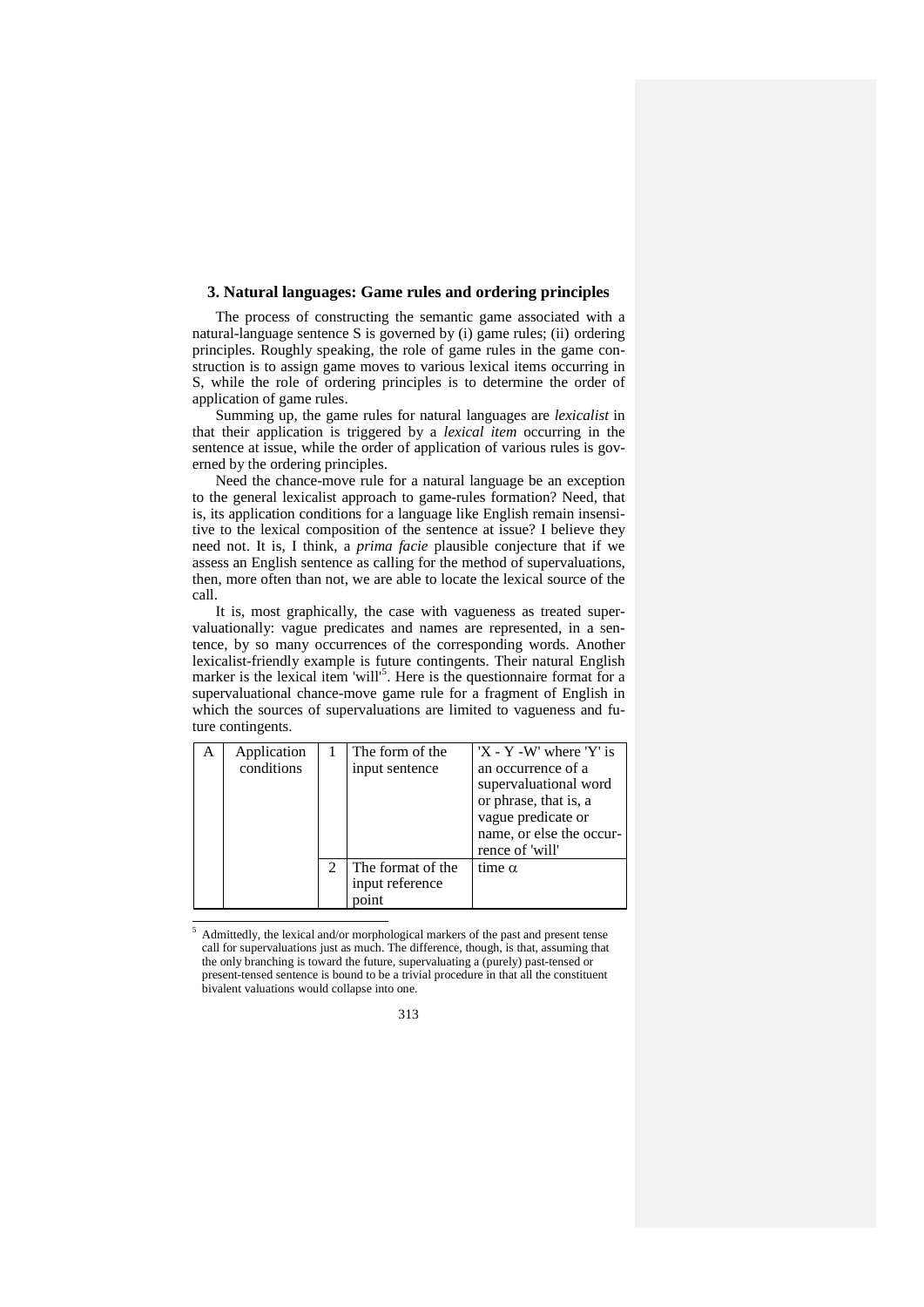| B | Prescriptive<br>content of the<br>rule | 1 | The player who<br>performs the move            | the Chance                                                                                                                                                                                                                                |
|---|----------------------------------------|---|------------------------------------------------|-------------------------------------------------------------------------------------------------------------------------------------------------------------------------------------------------------------------------------------------|
|   |                                        | 2 | What the player<br>does to perform<br>the move | He picks up a precisifi-<br>cation of time $\alpha$ , as<br>determined by the item<br>Y, or else a history $h$<br>from $H_{\alpha}$ , according to<br>whether the triggering<br>word Y is a vague lexi-<br>cal unit or the word<br>'will' |
| C | Output<br>results                      | 1 | The form of the<br>output sentence             | same as the input<br>sentence                                                                                                                                                                                                             |
|   |                                        | 2 | The output<br>reference point                  | a precisification of time<br>$\alpha$ or else $\langle \alpha, h \rangle$                                                                                                                                                                 |

### Figure 1

*Comment 1*. The most salient feature of the lexicalist chance-move rule, is that the supervaluational incompleteness of the input referencepoint is to be resolved step by step rather that at one initial swoop. The number of steps equals to the number of applications of the chancemove rule, which in turn depends on the number of the occurrences of chance-move-triggering lexical items in the sentence at issue.

*Comment 2*. Obviously, we should provide, in addition to the above game rule, some ordering principles that would endow the applications of the chance-move rule with an intuitively justifiable degree of priority before the applications of the rest of the game rules. Ideally, all the applications of the chance-move rule are to precede the applications of other rules. Such an order would perfectly correspond to the nature of the method of supervaluations as usually conceived by its practitioners. But we have no *a priori* guarantee that such an ideal is compatible with the totality of independent evidence on the semantic structure of English sentences. In fact, I will be arguing for their incompatibility. So, if my argument is correct, it would imply that the above-mentioned ideal stands in need of some qualifications.

### **4. Testing the three approaches: Future indefinite contingent vagueness**

Now, my main point concerning the chance-move rule for natural languages is that neither the Answer 1 nor the Answer 2 (cf. Section 2 above) will do; each of them is bound to clash with some basic seman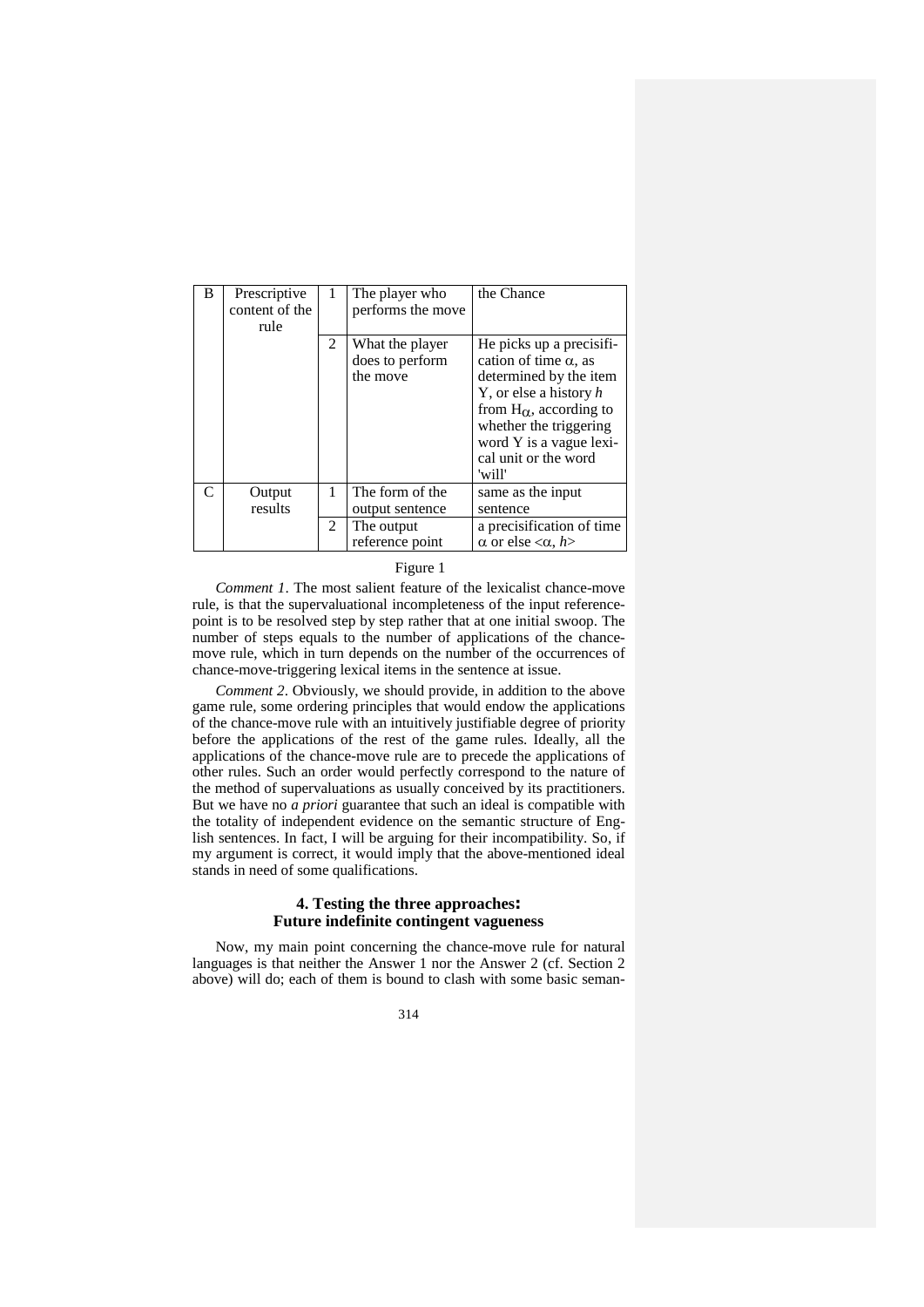tic intuitions of ours. We should adopt, instead, the lexicalist approach to fixing the chance-move rule, which, thus, need not be an exception to the overall spirit of GTS for natural languages.

Consider sentence (1):

(1) Sometimes in the future, the number of trees in Brisbane will be even.

The adverbial phrase 'sometimes in the future' determines an existential quantification over times. The vagueness of Brisbane's boundaries is contingent, in (1), not only upon the choice of a possible future, but also upon the choice, triggered by the indefinite temporal adverb, of a time in that future:

(1st) (1) is (super)true at α iff (∀*h*∈*H*α)(∃β∈*h*)[α<β *and*  $(\forall p, \beta)$ ['The number of trees in Brisbane is even' is (bivalently) true at the complete model  $β(pB,β)$ ]

The two universal quantifiers in  $(1<sub>st</sub>)$  mark the two occurences of the Chance move in  $\Gamma[(1)]$ , and the fact that an occurrence of existential quantifier found its way between the two seems to make the problem of equivalently transforming  $\Gamma(1)$ ] into a chance-prenexed game seems insurmountable. Just there seems to be no way of transforming, in  $(1<sub>st</sub>)$ , the ∀∃∀-prefix into a ∀∀∃-prefix.

Thus,  $\Gamma(1)$ ] cannot be reduced straightforwardly, if at all, to a chance-prenexed semantic game. One of the two sources of supervaluations involved in the semantics of (1), under the preferred reading, seems to be inherently *nested* in the depths of the associated semantic game.

This implies, in particular, that the rigid position and the referencepoint approaches are hopeless, as regards sentence (1) and its like. The semantics of such sentences forces us to alternate supervaluational moves that partially resolve the incompleteness of the initial model with moves of a different nature that involve the Verifier's choices.

### **5. Summing up**

On the logician's side, the most deplorable implication of the fact that natural languages like English harbour sentences that appeal to nested supervaluations is that the classicality of the issuing logic gets endangered.

Let S be (1), and consider  $S \vee \neg S$ :

- (2) Either it is the case that sometimes in the future, the number of trees in Brisbane will be even or it is not the case that sometimes
	- 315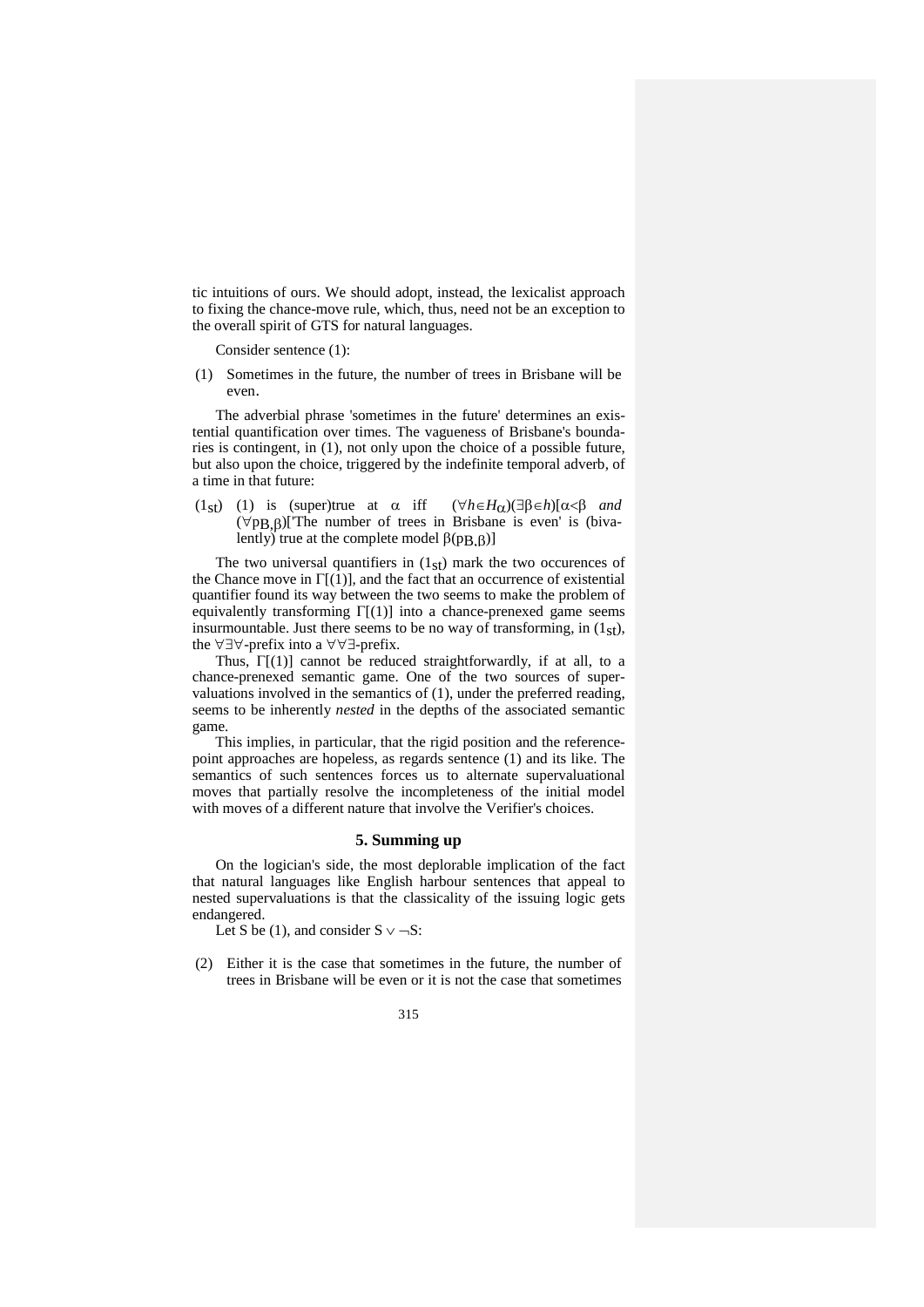in the future, the number of trees in Brisbane will be even.

Given the semantic game  $\Gamma[(1)]$ , how should we construct  $\Gamma[(2)]$ ? Presumably, we should stick by the Uncork-Re-Cork Construction Rule (cf. Section 2 above) whose very point has been to secure the preservation of classicality.

But the trouble is that in this case we are just not in a position to follow the Uncork-Re-Cork Rule in its entirety. For suppose that we have (i) removed the initial chance moves from both  $\Gamma(S; \alpha)$  and  $\Gamma(\neg S; \alpha)$ α); (ii) for any history *h* ∈ *H*<sub>α</sub>, constructed the subgame  $Γ(S ∨ ¬S; α,$ *h*) on the basis of  $\Gamma(S; \alpha, h)$  and  $\Gamma(\neg S; \alpha, h)$ ; (iii) re-attached the initial chance move to the family of newly constructed subgames of the form Γ(S ∨ ¬S; α, *h*). Still, we have *not* removed (and how could we?) the nested supervaluational moves in the process; the subgames Γ(S;  $\alpha$ , *h*) and Γ(¬S; α, *h*) are *not* bivalent; they each contain a chance move, and a non-initial one, at that. And this may become fatal for the (super)truth of  $S \vee \neg S$  at  $\alpha$ . In fact, it is straightforward to see that in a situation in which neither the Verifier nor the Falsifier has a winning strategy in Γ(S;  $\alpha$ , *h*)<sup>[6](#page-6-0)</sup>, neither of them has a winning strategy in  $\Gamma$ (¬S;  $\alpha$ , *h*). Consequently,  $S \vee \neg S$  is not (super)true at  $\alpha$ .

On the side of linguistical semantics, though, the news that some natural-language sentences feature nested supervaluations need not be a bad one, if the natural-language semanticist's main task is to faithfully characterise whatever semantic phenomena may be "out there" in the language under scrutiny. If my observations and argumentation are correct, there is a semantic framework that proved to be adequate in treating (or at least in describing) nested supervaluations in English, namely GTS with its lexicalist approach toward constructing the structured semantic representations of English sentences.

#### **REFERENCES**

- 1. *Blinov A.* Semantic Games with Chance Moves // Synthese. 1994. Vol. 99. P. 311-327.
- 2. *Fraassen B.C. van*, Singular Terms, Truth-Value Gaps and Free Logic // Journal of Philosophy. 1966. Vol. 63. P. 481-495.
- 3. *Fraassen B.C. van.* Presupposition, Implication and Self-reference // Journal of Philosophy. 1968. Vol. 65. P. 136-152.
- 4. *Fraassen B.C. van.* Formal Semantics and L*ogic //* London: Macmillan, 1971.
- 5. *Hintikka J., Kulas J.* The Game of Language Studies // Game-Theoretical Semantics and its Applications. Dordrecht: D. Reidel, 1983.

<span id="page-6-0"></span> $6$  This is the case when at every future time  $\Box$  *h* The number of trees in Brisbane is even' is a gap.  $\ddot{}$ 

<sup>316</sup>